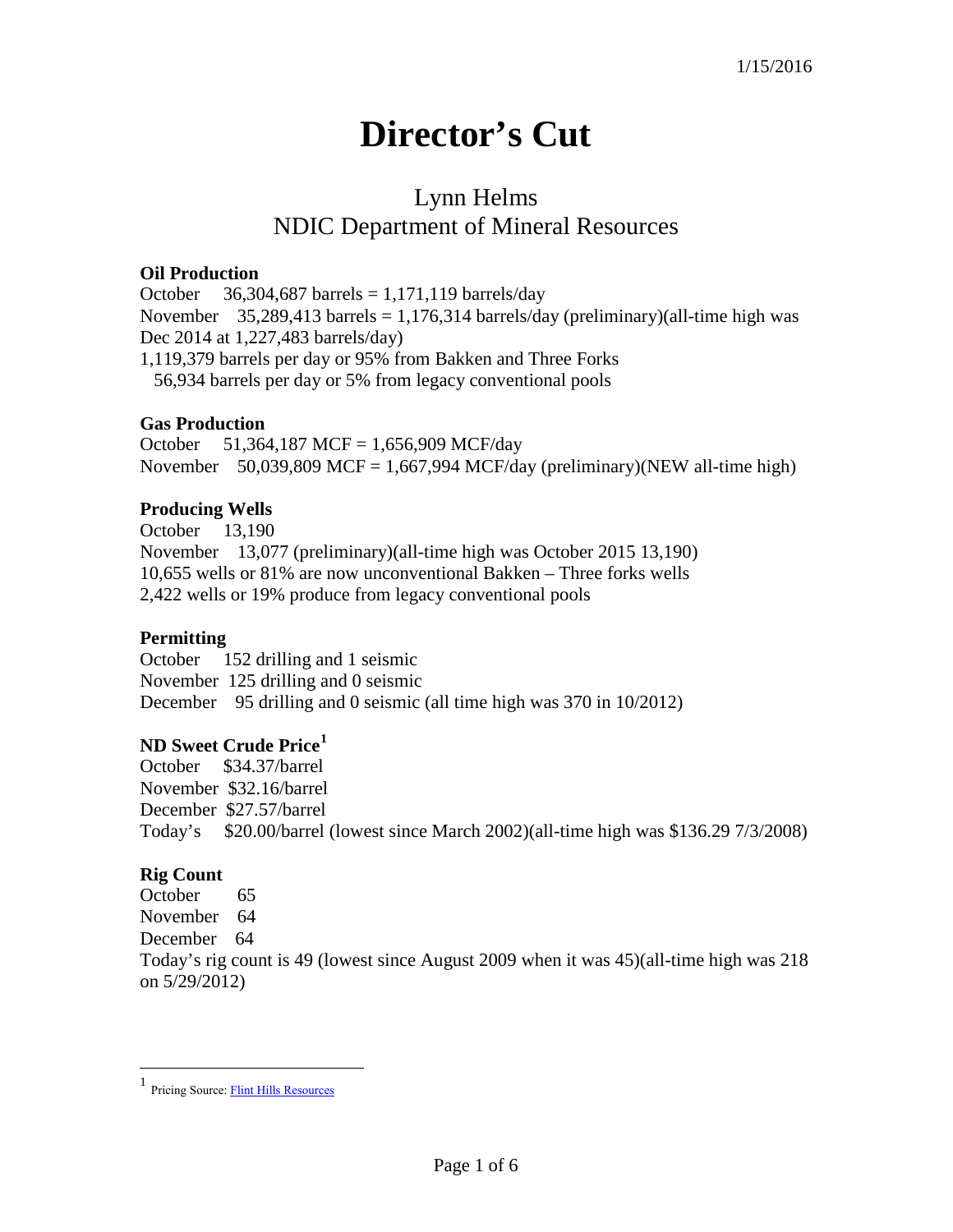The statewide rig count is down 78% from the high and in the five most active counties rig count is down as follows:

| Divide | $-77\%$ (high was $3/2013$ )           |
|--------|----------------------------------------|
| Dunn   | $-74\%$ (high was $6/2012$ )           |
|        | McKenzie $-72\%$ (high was $1/2014$ )  |
|        | Mountrail $-88\%$ (high was $6/2011$ ) |
|        | Williams -88% (high was 10/2014)       |

Comments:

 $\overline{a}$ 

The drilling rig count decreased 1 from October to November, held steady from November to December, and decreased 15 so far this month. Operators are now committed to run fewer rigs as oil prices continue to fall. The number of well completions fell sharply from 43(final) in October to 26(preliminary) in November. Oil price weakness is now anticipated to last through this year and is the main reason for the continued slow-down. There were no significant precipitation events, 5 days with wind speeds in excess of 35 mph (too high for completion work), and no days with temperatures below -10F.

Over 97% of drilling now targets the Bakken and Three Forks formations.

At the end of November there were an estimated 969 wells waiting on completion services<sup>[2](#page-1-0)</sup>, only 6 less than at the end of October.

Crude oil take away capacity depends on rail deliveries to coastal refineries to remain adequate.

The drop in oil price associated with anticipation of lifting sanctions on Iran and a weaker economy in China is leading to further cuts in the drilling rig count. Utilization rate for rigs capable of 20,000+ feet is about 35% and for shallow well rigs (7,000 feet or less) about 20%.

Drilling permit activity declined October through November then fell further in December as operators continued to position themselves for low 2016 price scenarios. Operators have a significant permit inventory should a return to the drilling price point occur in the next 12 months.

<span id="page-1-0"></span> $2$  Disclaimer: The number of wells waiting on completions is an estimate on the part of the director based on idle well count and a typical five year average. Neither the State of North Dakota, nor any agency officer, or employee of the State of North Dakota warrants the accuracy or reliability of this product and shall not be held responsible for any losses caused by this product. Portions of the information may be incorrect or out of date. Any person or entity that relies on any information obtained from this product does so at his or her own risk.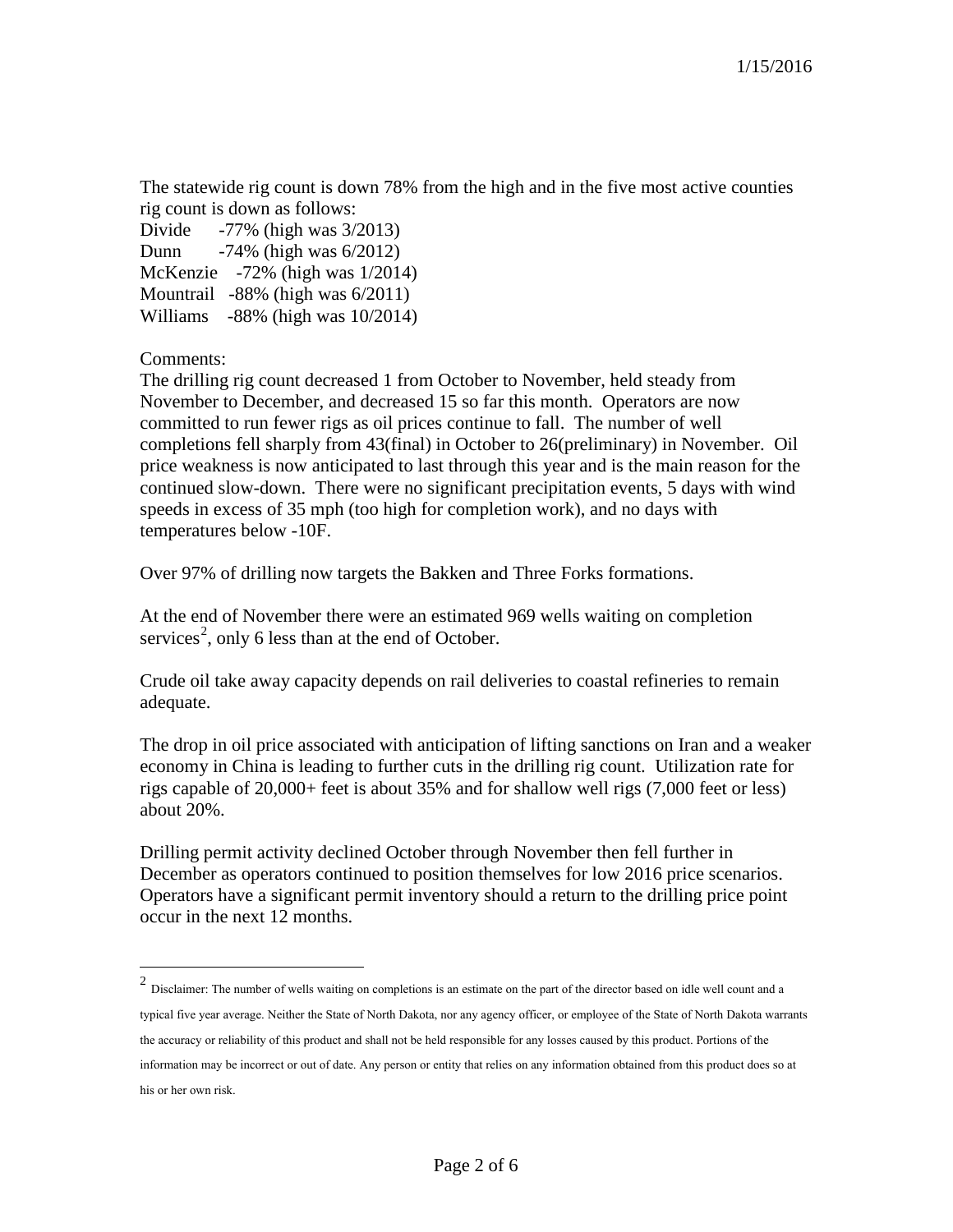Rigs actively drilling on federal surface in the Dakota Prairie Grasslands is down to 0.

Activity on the Fort Berthold Reservation is as follows: 11 drilling rigs (2 on fee lands and 9 on trust lands) 199,962 barrels of oil per day (124,161 from trust lands & 75,802 from fee lands) 1,417 active wells (966 on trust lands & 451 on fee lands) 141 wells waiting on completion 536 approved drilling permits (333 on trust lands & 203 on fee lands) 1,823 additional potential future wells (1,302 on trust lands & 521 on fee lands)

Seismic activity is limited to 4 micro-seismic arrays for monitoring and optimizing hydraulic fracturing. There are 4 surveys active/recording, 0 remediating, 0 suspended, and 1 permitted.

North Dakota leasing activity is limited to renewals and top leases in the Bakken - Three Forks area.

US natural gas storage is now 14.67% above the five-year average indicating stable to lower prices in the future. North Dakota shallow gas exploration could be economic at future gas prices, but is not at the current price. The operator of the exploration well (file 27235) in Emmons County has received Temporary Abandoned status on 8/31/15 and cancelled all other permits in the area. The well appears to contain 2 pay sections totaling about 80 feet thick with very good gas shows.

The price of natural gas delivered to Northern Border at Watford City is up \$0.45 to \$2.10/MCF. This results in a current oil to gas price ratio of 9.5 to 1. The percentage of gas flared was up slightly to 16%. The Tioga gas plant was down to 71% of capacity. Even though the expansion of gas gathering from south of Lake Sakakawea was approved, the approval came too late for the 2015 construction season, resulting in a 1 year delay. The November Bakken capture percentage was 85% with the daily volume of gas flared from October to November up 29 MMCFD. The historical high flared percent was 36% in 09/2011. Gas capture statistics are as follows: Statewide 84% Statewide Bakken 85% Non-FBIR Bakken 85% FBIR Bakken 86% Trust FBIR Bakken 85% Fee FBIR 87% 77% January 1, 2015 through March 31, 2016 80% April 1, 2016 through October 31, 2016 85% November 1, 2016 through October 31, 2018 88% November 1, 2018 through October 31, 2020 91% beginning November 1, 2020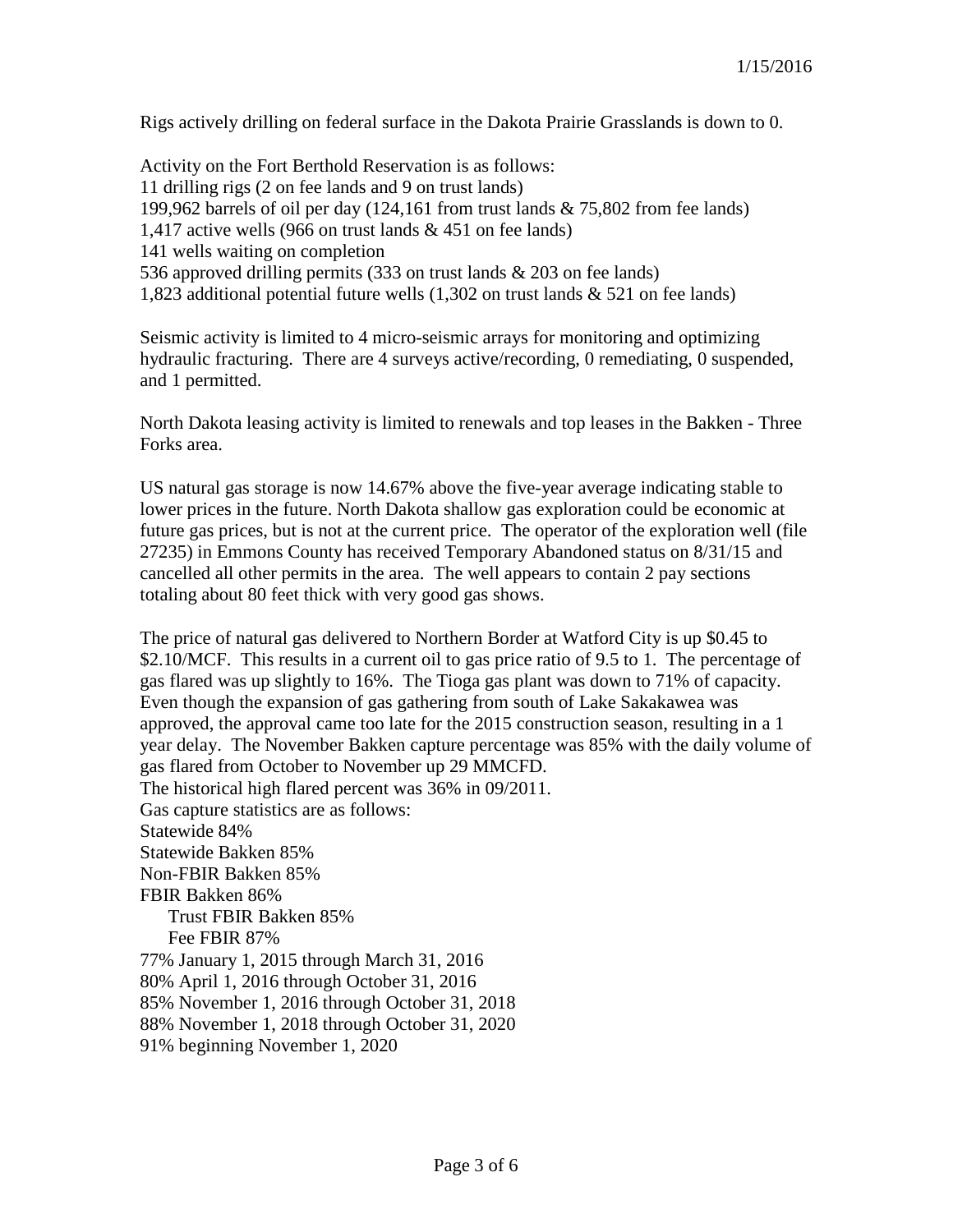The North Dakota Legislature passed HB1432 which sets up a council to address Clean Water Act, Safe Drinking Water Act, Clean Air Act, and Endangered Species Act issues:

**BIA** has published a new final rule to update the process for obtaining rights of way on Indian land. The rule was published 11/19/15 and becomes effective 12/21/15. The final rule can be found [here.](https://www.federalregister.gov/articles/2015/11/19/2015-28548/rights-of-way-on-indian-land)

ND is reviewing the rule to determine if it will adversely impact state jurisdiction and may need to file for an injunction or stay.

**BLM** has published a new final rule to revise Onshore Order 4. The proposed rule would replace Onshore Oil and Gas Order Number 4 (Order 4), which sets minimum standards for the measurement of oil. Order 4 has not been updated since 1989, and does not reflect modern industry practices or standards. The proposed rule may be viewed online at www.regulations.gov Comments on the proposed rule were due December 14, 2015. NDIC comments can be found [here.](http://www.nd.gov/ndic/ic-press/BLM-Comments-OnshoreOrder4.pdf)

**BLM** released a proposed rule on 10/2/15 to update and replace its regulations (Onshore order 5) governing the measurement of natural gas produced from onshore Federal and Indian leases. The requirements contained in the proposed rule reflect advances in measurement technology and critical updates in industry standards and practices. It also responds directly to concerns from the Government Accountability Office (GAO), the Department of the Interior's Office of Inspector General, and Secretary's Subcommittee on Royalty Management, that the BLM's existing rules do not provide adequate assurance that gas production on public and Indian lands is being accounted for in a way that ensures that all royalties are accurately tracked and paid. The proposed rule that would replace Onshore Order 5 may be viewed online at www.blm.gov. Comments on the proposed rule were due December 14, 2015. NDIC comments can be found [here.](http://www.nd.gov/ndic/ic-press/BLM-Comments-OnshoreOrder4.pdf)

**BLM** is continuing the process of new venting and flaring regulations. The information from public and tribal sessions in Denver, Albuquerque, Dickinson, and Washington, DC can be viewed [here.](http://www.blm.gov/wo/st/en/prog/energy/oil_and_gas/public_events_on_oil.html) [NDIC comments](http://www.nd.gov/ndic/ic-press/BLM-comments-140509.pdf)

**BLM** revised final regulations for hydraulic fracturing on federal and Indian lands were published in the CFR on 3/26/15 and they were scheduled to go into effect 6/24/15. North Dakota, Colorado, Utah, Wyoming, Western Energy Alliance, and IPAA filed for a preliminary injunction to prevent the rules going into effect until the case is settled. Following a lengthy hearing in Casper, Wyoming on Aug 23, the court issued a stay on the rules. On 9/30/15 the court granted the preliminary injunction, preventing the rules from being enforced until litigation on the rule is final. Injunction applicants have filed motions regarding the BLM administrative record. Interveners who support the BLM rule have filed motions for appeal. The court denied BLM's motion to split the case and expedite briefing on BLM authority to regulate hydraulic fracturing. The court ordered BLM to serve the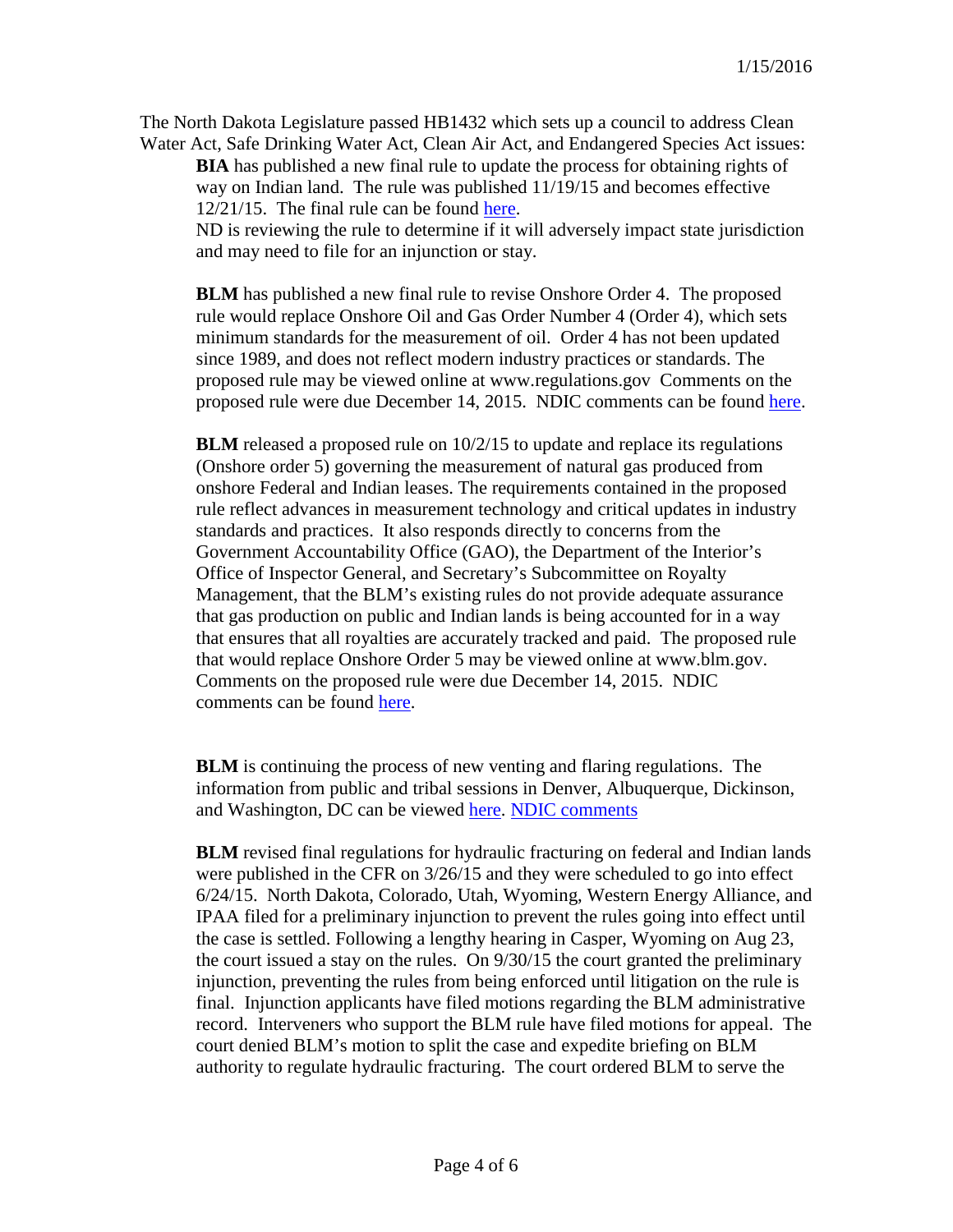complete administrative record on or before 1/19/16. NDIC comments can be found [here.](http://www.nd.gov/ndic/ic-press/BLM-comments-120625.pdf)

**BLM** has published a new final rule to revise Onshore Order 3. The proposed rule would change the way federal production is measured and allocated for calculation of royalties, require a federal Application for Permit to Drill (APD) even for state and private wells in a federal unit or communitized area (CA), and revise the situations in which downhole commingling of production from different leaseholds would be allowed. Comments on the proposed rule were due December 14, 2015. NDIC comments can be found [here.](http://www.nd.gov/ndic/ic-press/BLM-Comments-OnshoreOrder3.pdf)

**BLM** has published the North Dakota Greater Sage-Grouse Proposed Resource Management Plan Amendment and Final EIS. Information on the plan and EIS can be found [here:](ttps://www.blm.gov/epl-front-office/eplanning/planAndProjectSite.do?methodName=dispatchToPatternPage¤tPageId=48797)

**EPA** On October 26, 2015 a coalition of environmental organizations filed a 60 day legal notice with the U.S. Environmental Protection Agency demanding more regulation of drilling and fracking waste. The groups are the Environmental Integrity Project, Natural Resources Defense Council, Earthworks, Responsible Drilling Alliance, San Juan Citizens Alliance, West Virginia Surface Owners Rights Organization, and the Center for Health, Environment and Justice. The groups are calling on EPA to comply with its long-overdue obligations to update waste disposal rules such as instituting stricter controls for underground injection wells, banning the practice of spreading fracking wastewater onto roads or fields, and requiring landfills and ponds that receive drilling and fracking waste to be built with adequate liners and structural integrity to prevent spills and leaks into groundwater and streams. ND is monitoring federal court docket activity and intends to intervene to prevent a sue and settle situation that would adversely impact state regulatory jurisdiction.

**EPA** on October 18, 2015, EPA proposed a suite of requirements to help combat climate change, reduce air pollution that harms public health, and provide greater certainty about Clean Air Act permitting requirements for the oil and natural gas industry.

The proposed actions are:

o Proposed New Source Performance Standards – Docket ID number EPA-HQ-OAR-2010-0505. NDIC comments can be found [here.](http://www.nd.gov/ndic/ic-press/EPA-HQ-OAR-2010-0505.pdf)

o Draft Control Techniques Guidelines – Docket ID number: EPA-HQ-OAR-2015-0216. NDIC comments can be found [here](http://www.nd.gov/ndic/ic-press/EPA-HQ-OAR-2015-0216.pdf)

o Proposed Source Determination Rule – Docket ID number: EPA-HQ-OAR-2013-0685. NDIC comments can be found [here.](http://www.nd.gov/ndic/ic-press/EPA-HQ-OAR-2013-0685.pdf)

o Proposed Federal Implementation Plan for Implementing Minor New Source Review Permitting in Indian Country – Docket ID number: EPA-HQ-OAR-2014- 0606. NDIC comments can be found [here.](http://www.nd.gov/ndic/ic-press/EPA-HQ-OAR-2014-0606.pdf)